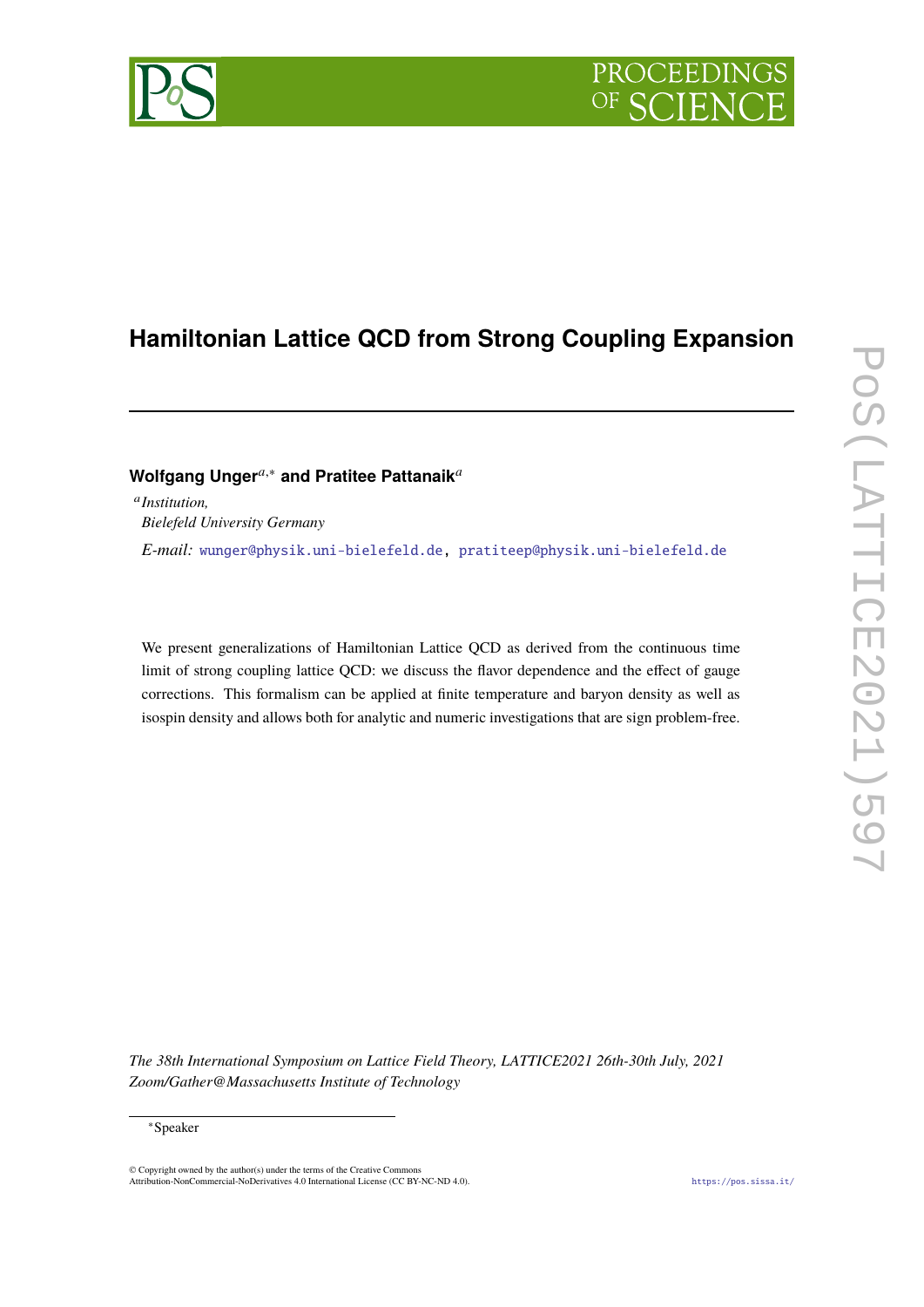#### **1. Introduction**

The Hamiltonian formulation of lattice QCD has been discussed in detail in [\[1\]](#page-7-0) in the strong coupling limit for  $N_f = 1$ . In contrast to Hamiltonian formulations in the early days of lattice QCD [\[2\]](#page-7-1) this formulation is based on the dual representation that is obtained when integrating out the gauge links first, and then the Grassmann-valued fermions [\[3\]](#page-7-2). The resulting dual degrees of freedom are color singlets, such as mesons and baryons. In this representation, the finite density sign problem is much milder, as it is re-expressed in terms of the geometry of baryonic world-lines. The dual representation of lattice QCD with staggered fermions has been studied in the strong coupling limit both via mean-field theory [\[4\]](#page-7-3) and Monte Carlo [\[5,](#page-7-4) [6\]](#page-7-5) and has been extended in both approaches to include gauge corrections [\[7,](#page-7-6) [8\]](#page-7-7).

The Hamiltonian formulation is based on the continuous time limit of the dual representation: at fixed bare temperature  $aT = \frac{a}{a}$  $\frac{a}{a_t N_t}$ , the limits  $a_t \to 0$  and  $N_t \to \infty$  are taken simultaneously [\[9\]](#page-7-8). This limit requires to determine the non-perturbative relation between the bare anisotropy  $\gamma$  and the physical anisotropy  $\frac{a}{a_t} \equiv \xi(\gamma)$ , based on pion current fluctuations. A conservation law for the pion current can be identified: if a quantum number  $m(x)$  is raised/lowered by a spatial dimer, then at the site connected by the spatial dimer the quantum number is lowered/raised. This is a direct consequence of the even/odd decomposition for staggered fermions. With interactions derived from a high temperature series, the resulting partition sum can be expressed in terms of a Hamiltonian that is composed of mesonic annihilation and creation operators  $\hat{J}^{\pm}$ :

$$
Z_{CT}(\mathcal{T}, \mu_{\mathcal{B}}) = \text{Tr}_{\mathfrak{h}} \left[ e^{(\hat{\mathcal{H}} + \hat{N}\mu_{\mathcal{B}})/\mathcal{T}} \right], \qquad \hat{\mathcal{H}} = \frac{1}{2} \sum_{\langle \vec{x}, \vec{y} \rangle} \left( \hat{J}_{\vec{x}}^{+} \hat{J}_{\vec{y}}^{-} + \hat{J}_{\vec{x}}^{-} \hat{J}_{\vec{y}}^{+} \right), \qquad \hat{N} = \sum_{\vec{x}} \hat{\omega}_{x},
$$

$$
\hat{J}^{+} = \begin{pmatrix} 0 & 0 & 0 & 0 \\ \hat{\nu}_{\mathsf{L}} & 0 & 0 & 0 \\ 0 & \hat{\nu}_{\mathsf{T}} & 0 & 0 \\ 0 & 0 & \hat{\nu}_{\mathsf{L}} & 0 \\ 0 & 0 & 0 & 0 \end{pmatrix}, \qquad \hat{J}^{-} = (\hat{J}^{+})^{T}, \qquad \hat{\omega} = \begin{pmatrix} 0 & 0 & 0 & 0 \\ 0 & 0 & 0 & 0 \\ 0 & 0 & 0 & 0 \\ 0 & 0 & 0 & 0 \\ 0 & 0 & 0 & 0 \\ 0 & -1 & 0 & 0 \end{pmatrix} \qquad (1)
$$

with the local Hilbert space given by  $|h\rangle = |m; b\rangle = |0, \pi, 2\pi, 3\pi; B^+, B^- \rangle$ . The matrix elements  $\hat{v}_\mathsf{L} = 1$  and  $\hat{v}_\mathsf{T} = \frac{2}{\sqrt{3}}$  are computed from the local weights of the corresponding meson vertices. Since Pauli saturation holds on the level of the quarks and mesons have a fermionic substructure, the meson occupation numbers  $|m\rangle$  are also bounded from above. This results in a particle-hole symmetry, leading to an SU(2) algebra which is  $d = N_c + 1$ -dimensional:

$$
\hat{J}_1 = \frac{\sqrt{N_c}}{2} \left( \hat{J}^+ + \hat{J}^- \right), \quad \hat{J}_2 = \frac{\sqrt{N_c}}{2i} \left( \hat{J}^+ - \hat{J}^- \right), \quad \hat{J}_3 = i \left[ J_1, J_2 \right] = \frac{N_c}{2} \left[ \hat{J}^+, \hat{J}^- \right], \quad \hat{J}^2 = \frac{N_c (N_c + 2)}{4},
$$
\n
$$
\hat{J}_3 \left| \frac{N_c}{2}, \mathfrak{s} \right\rangle = \mathfrak{s} \left| \frac{N_c}{2}, \mathfrak{s} \right\rangle, \qquad \hat{J}^2 \left| \frac{N_c}{2} \mathfrak{s} \right\rangle = \frac{N_c (N_c + 2)}{4} \left| \frac{N_c}{2}, \mathfrak{s} \right\rangle, \qquad \left[ \hat{J}^2, \hat{J}_3 \right] = 0 \qquad (2)
$$

with  $m \mapsto s = m - \frac{N_c}{2}$  $\frac{N_c}{2}$ . The  $N_f = 1$  formulation at strong coupling has many similarities with full QCD, and via Quantum Monte Carlo the grand-canonical and canonical phase diagram could be determined [\[1\]](#page-7-0). The nuclear interactions are of entropic nature: the nucleons, which are point-like in the strong coupling limit, attract each other due to the modification of the pion bath that surrounds them. However, pion exchange cannot be realized in the strong coupling limit for  $N_f = 1$  since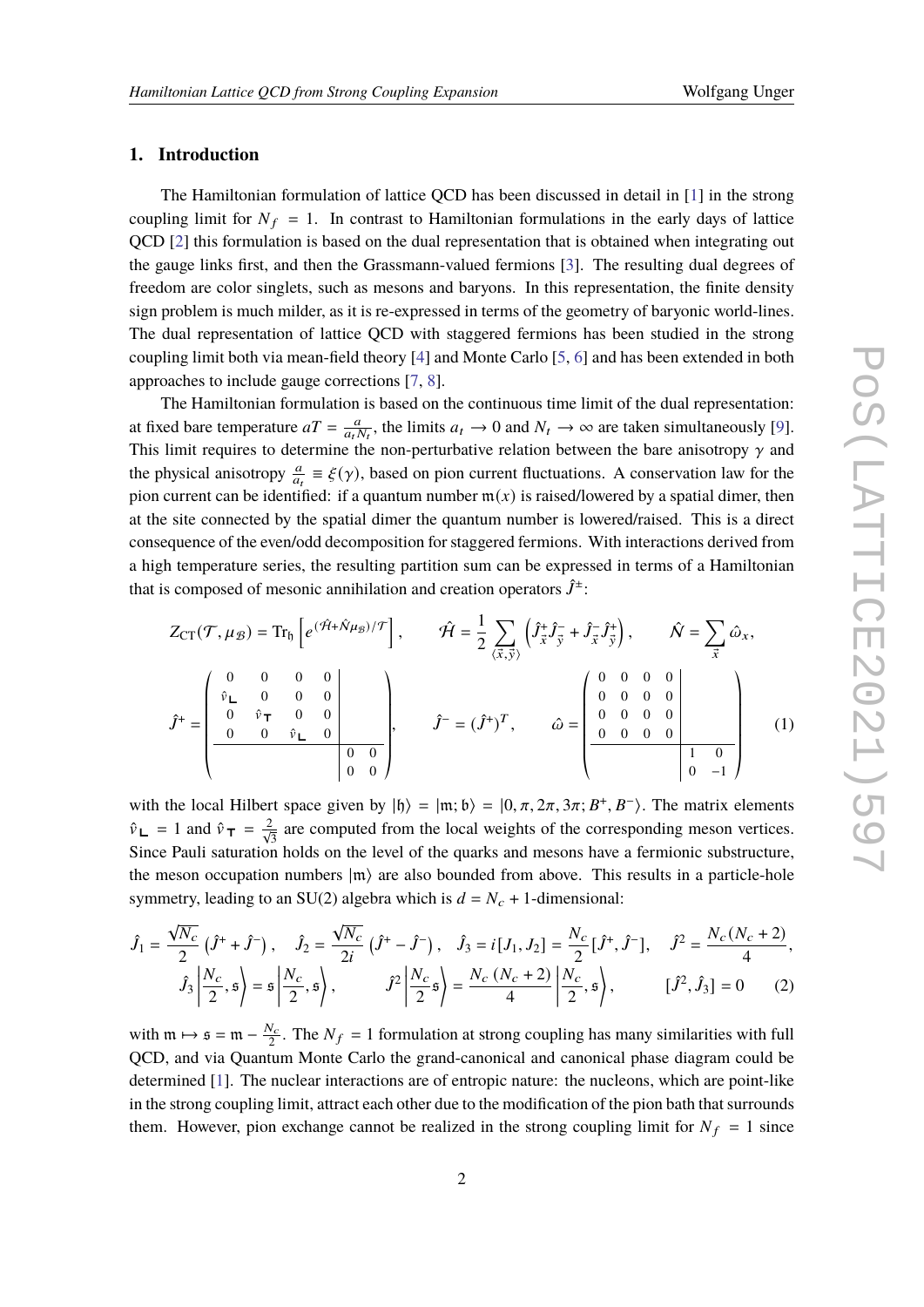The aim of the generalizations discussed in this proceedings is to allow for Quantum Monte Carlo simulations (QMC) at both non-zero baryon and isospin chemical potential, and possibly also strangeness chemical potential. We will argue that in the strong coupling limit, the  $N_f = 2$ formulation remains sign problem-free.

#### **2. Hamiltonian formulation in the strong coupling limit for any**  $N_f$

Strong coupling lattice QCD with staggered fermions for  $N_f > 1$  admits more than one baryon per site and the Grassmann constraint allows for pion exchange between them, modifying nuclear interactions substantially. It has so far only been studied via mean-field theory [\[10\]](#page-7-9). A Hamiltonian formulation for  $N_f = 2$  allows for QMC and provides a more realistic scenario for nuclear interactions and the phase diagram. It also compares better to the strong coupling regime with Wilson fermions in a world-line formulation, as discussed in the context of the 3-dim. Polyakov effective theory (for a review, see [\[11\]](#page-7-10)). Also for  $N_f > 1$  the suppression of spatial bonds  $\gamma^{-k}$ ,  $k > 2$  applies, hence the continuous time limit is well defined.

The first step to derive the Hamiltonian is to determine the local Hilbert space  $\mathbb{H}_{\mathfrak{h}}$  via canonical sectors  $B \in \{-N_f, \ldots, N_f\}$ , i.e. we need to consider all possible single-site quantum states h in a non-interacting theory to establish the basis of quantum states that generalize the  $N_f = 1$  states  $|m\rangle$ and  $|\mathfrak{b}\rangle$ . The static partition sum for any  $N_c$ ,  $N_f$  is:

$$
Z_{\text{stat}}(N_c, N_f) \sum_{B=-N_f}^{N_f} \prod_{a=0}^{N_c} \frac{a!(2N_f + a)!}{(N_f + a + B)!(Nf + a - B)!} e^{B\mu_B/T}
$$
(3)

where the coefficient encode the number of hadronic states, i.e. the dimension of  $\beta$ . For  $N_c = 3$ (separated in canonical sectors)

- for  $N_f = 1$ :  $d = [1, 4, 1] = 6$ ,
- for  $N_f = 2$ :  $d = [1, 20, 50, 20, 1] = 92$ ,
- for  $N_f = 3$ :  $d = [1, 56, 490, 980, 490, 56, 1] = 2074$ .

Unfortunately there is no general formula known including the isospin sectors, required for  $\mu_I \neq 0$ . The individual states h are also required for constructing the flavored  $\hat{J}^{\pm}$ . To arrive at this basis, we consider the SU(3) one-link integrals in terms of the fermion matrix  $(M)_{ij} = \bar{\chi}_i^{\alpha}(x) \chi_i^{\alpha}(y)$  and  $(\mathcal{M}^{\dagger})_{kl} = \chi^{\beta}_{k}$  $\frac{\beta}{k}(y) \bar{\chi}_l^{\beta}$  $_{l}^{\beta}(x)$ , valid also for  $N_f \geq 1$ :

<span id="page-2-0"></span>
$$
\mathcal{J}(\mathcal{M}, \mathcal{M}^{\dagger}) = \int dU e^{\text{tr}[U \mathcal{M}^{\dagger} + U^{\dagger} \mathcal{M}]} = \sum_{B=-N_f}^{N_f} \sum_{n_1, n_2, n_3} C_{B, n_1, n_2, n_3} \frac{E^B}{|B|!} \prod_{i=1}^3 \frac{X_i^{n_i}}{n_i!}, \quad E = \begin{cases} \det \mathcal{M} & B > 0 \\ 1 & B = 0 \\ \det \mathcal{M}^{\dagger} & B < 0 \end{cases}
$$
\n
$$
C_{B, n_1, n_2, n_3} = 2 \binom{n_1 + 2n_2 + 4n_3 + 2|B| + 2}{n_3 + |B|} \frac{|B|!}{(n_1 + 2n_2 + 3n_3 + 2|B| + 2)!(n_2 + 2n_3 + |B| + 1)!} \tag{4}
$$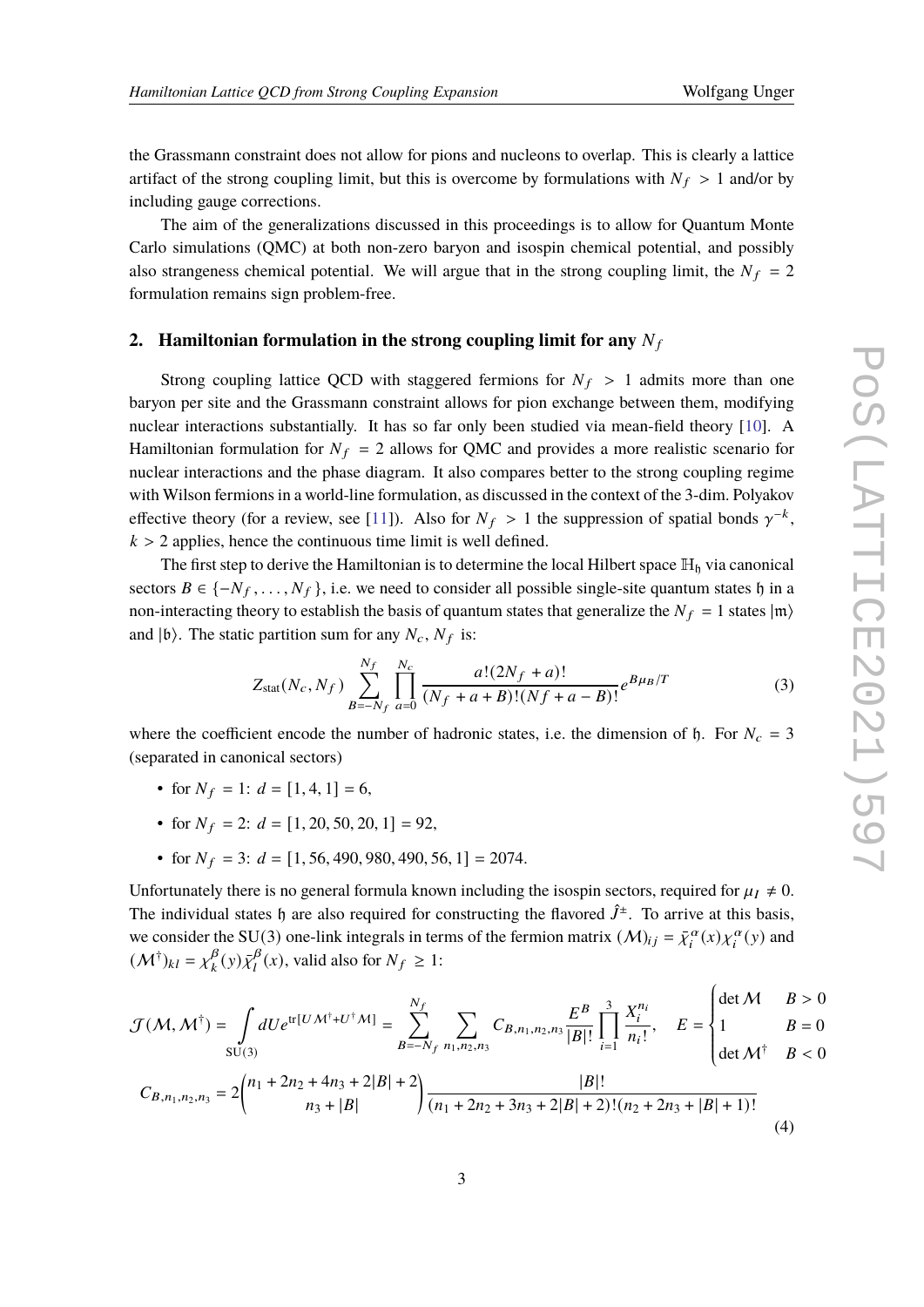which in contrasts to  $[12]$  is now expressed in a more suitable basis involving the baryon sectors B. The sum over B and  $n_i$  ( $i = 1, \ldots, 3$ ) terminates due to the Grassmann integration, depending on  $N_f$ . The corresponding invariants D,  $X_i$  can be evaluated as follows:

$$
X_1 = \text{tr}[M M^{\dagger}] = \text{Tr}[M_x M_y] = k_U + k_D + ... + k_{\pi^+} + k_{\pi^-} + ...
$$
  
\n
$$
X_2 = \frac{1}{2} \left( \text{tr}[M M^{\dagger}] - \text{tr}[(M M^{\dagger})^2] \right) = \frac{1}{2} \left( \text{Tr}[M_x M_y]^2 + \text{Tr}[(M_x M_y)^2] \right) = X_1^2 - D_2
$$
  
\n
$$
X_3 = \text{det}[M M^{\dagger}] = \frac{1}{6} \left( \text{Tr}[M_x M_y]^3 + 3 \text{Tr}[M_x M_y] \text{Tr}[(M_x M_y)^2] + 2 \text{Tr}[(M_x M_y)^3] \right) = X_1^3 - 2X_1 D_2 + D_3
$$
  
\n
$$
D_2 = \frac{1}{2} \left( \text{Tr}[M_x M_y]^2 - \text{Tr}[(M_x M_y)^2] \right) = k_U k_D + k_{\pi^+} k_{\pi^-} + ... - (k_{\pi^+ \pi^-, UD}^{(2)} + k_{UD, \pi^+ \pi^-}^{(2)} + ...)
$$
  
\n
$$
D_3 = \frac{1}{6} \left( \text{Tr}[M_x M_y]^3 - 3 \text{Tr}[M_x M_y] \text{Tr}[(M_x M_y)^2] + 2 \text{Tr}[(M_x M_y)^3] \right) = \frac{1}{6} (3X_1 D_2 - X_1^3)
$$
  
\n
$$
E = \text{det}[M] = \sum_{f \le g \le h} B_{fgh} \quad (B > 0) \quad \text{or} \quad E = \text{det}[M^{\dagger}] = \sum_{f \le g \le h} \bar{B}_{fgh}, \quad (B < 0) \tag{5}
$$

where the invariants are expressed in terms of nearest neighbors  $(M_xM_y)^n = (-1)^{n+1} (MM^{\dagger})^n$ . To be explicit, for  $N_f = 2$ , the (anti-) baryons and flavored dimers in terms of quarks are:

$$
B_{uud} = \bar{u}\bar{u}\bar{d}_x uud_y, \qquad B_{udd} = \bar{u}\bar{d}\bar{d}_x udd_y, \qquad B_{uuu} = \bar{u}\bar{u}\bar{u}_x uuu_y, \qquad B_{ddd} = \bar{d}\bar{d}\bar{d}_x ddd_y,
$$
  
\n
$$
\bar{B}_{uud} = uud_x\bar{u}\bar{d}\bar{d}_y, \qquad \bar{B}_{udd} = udd_x\bar{u}\bar{d}\bar{d}_y, \qquad \bar{B}_{uuu} = uuu_x\bar{u}\bar{u}\bar{u}_y, \qquad \bar{B}_{ddd} = d\bar{d}d_x\bar{d}\bar{d}\bar{d}_y,
$$
  
\n
$$
k_U = \bar{u}u(x)\bar{u}u(y), \qquad k_D = \bar{d}d(x)\bar{d}d(y), \qquad k_{\pi^+} = \bar{u}d(x)\bar{d}u(y), \qquad k_{\pi^-} = \bar{d}u(x)\bar{u}d(y)
$$
  
\n
$$
k_{\pi^+\pi^-, UD}^{(2)} = \bar{u}d(x)\bar{d}u(x)\bar{u}u(y)\bar{d}d(y), \qquad k_{UD,\pi^+\pi^-}^{(2)} = \bar{u}u(x)\bar{d}d(x)\bar{u}d(y)\bar{d}u(y).
$$
 (6)

Every state of the local Hilbert space can be described by a set of  $N_f^2$  charges: baryon number  $B \in \{-N_f, \ldots N_f\}$ , isospin number  $I \in \{-N_c, \ldots N_c\}$ , diagonal flavor numbers  $U, D, S, \ldots \in$  $\{0, \ldots, N_c\}$  and for  $N_f > 2$  additional generalizations of isospin  $K_1, K_2, \ldots \in \{-N_c, \ldots, N_c\}$ . The one-link integral  $J_k^{(B)}$  $k<sup>(B)</sup>$  from Eq. [\(4\)](#page-2-0) of order  $k = n_1 + 2n_2 + 3n_3$  can be evaluated for various  $N_f$ . We show here the general result for SU(3) in terms of  $X = X_1$ ,  $D_2$ ,  $D_3$  and E: in black the  $N_f = 1$  contributions, in blue the additional  $N_f = 2$  contributions and in red the additional  $N_f = 3$ contributions:

$$
J_0^{(0)} = 1, \tJ_1^{(0)} = \frac{1}{3}X, \tJ_2^{(0)} = \frac{1}{12}X^2 - \frac{1}{24}D_2, \tJ_3^{(0)} = \frac{1}{36}X^3 - \frac{1}{24}XD_2 + \frac{1}{60}D_3,
$$
  
\n
$$
J_4^{(0)} = \frac{1}{720} \left( \frac{37}{12}X^4 - \frac{11}{2}X^2D_2 + \frac{1}{6}D_2^2 + \frac{7}{3}XD_3 \right),
$$
  
\n
$$
J_5^{(0)} = \frac{1}{840} \left( \frac{47}{120}X^5 - \frac{31}{36}X^3D_2 + \frac{1}{4}XD_2^2 + \frac{1}{3}X^2D_3 - \frac{1}{9}D_2D_3 \right),
$$
  
\n
$$
J_6^{(0)} = \frac{1}{448} \left( \frac{53}{2700}X^6 - \frac{1}{18}X^4D_2 + \frac{5}{144}X^2D_2^2 + \frac{1}{45}D_3X^3 - \frac{1}{6480}D_2^3 - \frac{1}{40}XD_2D_3 + \frac{1}{240}D_3^2 \right),
$$
  
\n
$$
J_7^{(0)} = \frac{1}{25920} \left( \frac{241}{2940}X^7 - \frac{19}{70}D_2X^5 + \frac{227}{1008}D_2^2X^3 + \frac{1}{9}D_3X^4 - \frac{13}{1008}D_2^3X - \frac{29}{168}D_2D_3X^2 + \frac{1}{168}D_2^2D_3 + \frac{11}{336}D_3^2X \right),
$$
  
\n
$$
J_8^{(0)} = \frac{1}{21772800} \left( \frac{13259}{3360}X^8 - \frac{149}{10}D_2X^6 + \frac{631}{40}D_2^2X^4 + \frac{121}{20}D_3X^5 - \frac{403}{120}D_2^3X^2 - \frac{143}{12}D_
$$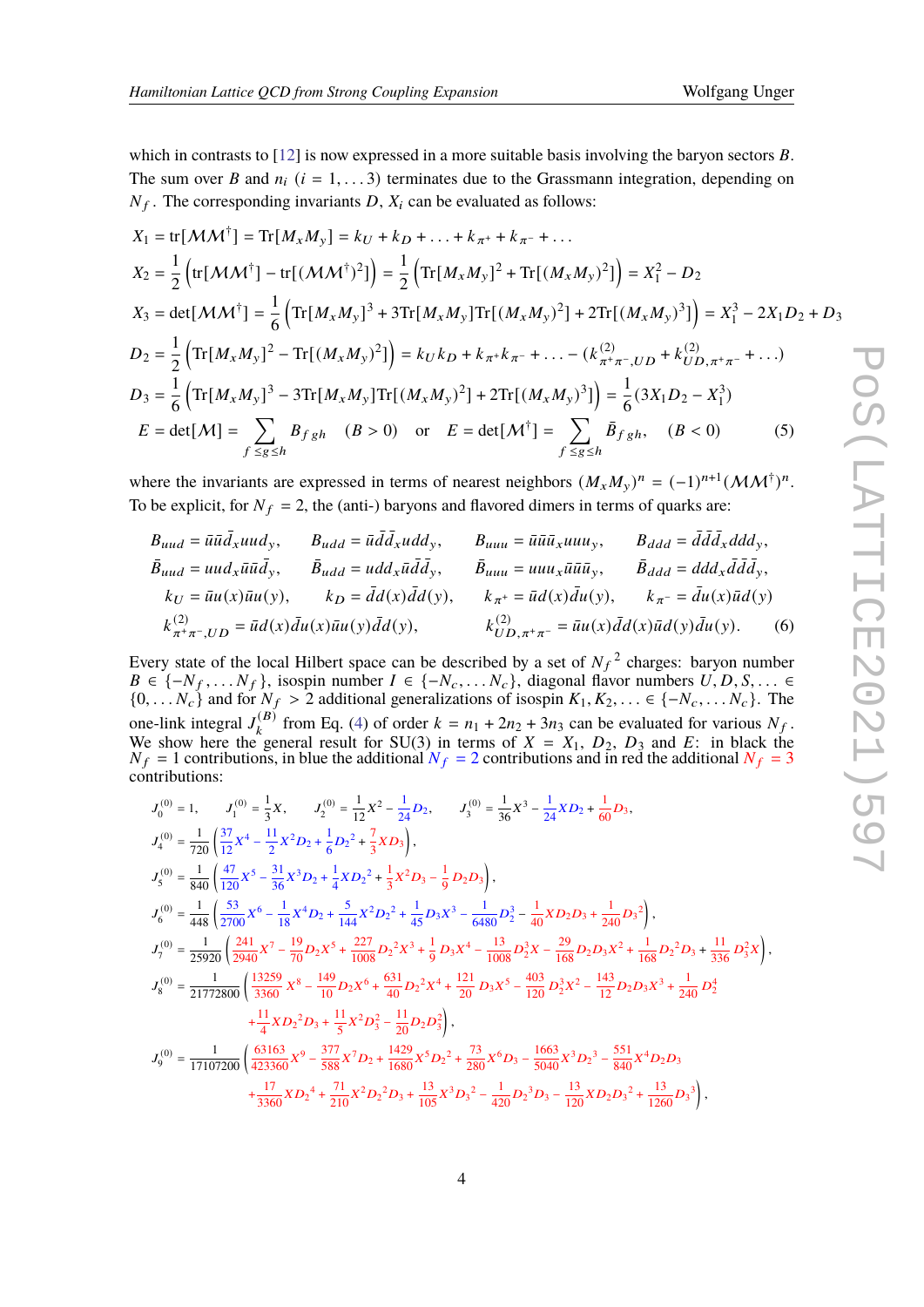$$
J_0^{(1)} = \frac{E}{6}, \qquad J_1^{(1)} = \frac{E}{6} \left( \frac{1}{4} X \right), \qquad J_2^{(1)} = \frac{E}{6} \left( \frac{1}{24} X^2 - \frac{1}{60} D_2 \right), \qquad J_3^{(1)} = \frac{E}{6} \left( \frac{1}{144} X^3 - \frac{1}{120} X D_2 + \frac{1}{360} D_3 \right),
$$
  
\n
$$
J_4^{(1)} = \frac{E}{6} \left( \frac{1}{1344} X^4 - \frac{1}{840} X^2 D_2 + \frac{1}{20160} D_2^2 + \frac{1}{2240} X D_3 \right),
$$
  
\n
$$
J_5^{(1)} = \frac{E}{6} \left( \frac{143}{2419200} X^5 - \frac{29}{241920} D_2 X^3 + \frac{1}{32256} D_2^2 X + \frac{1}{23040} D_3 X^2 - \frac{1}{80640} D_2 D_3 \right),
$$
  
\n
$$
J_6^{(1)} = \frac{E}{6} \left( \frac{19}{4838400} X^6 - \frac{221}{21772800} X^4 D_2 + \frac{241}{43545600} X^2 D_2^2 + \frac{11}{2903040} X^3 D_3 - \frac{1}{21772800} D_2^3 - \frac{11}{3110400} X D_2 D_3 + \frac{11}{21772800} D_3^2 \right),
$$
  
\n
$$
J_0^{(2)} = \frac{E^2}{144}, \qquad J_1^{(2)} = \frac{E^2}{144} \left( \frac{1}{5} X \right), \qquad J_2^{(2)} = \frac{E^2}{144} \left( \frac{1}{40} X^2 - \frac{1}{120} D_2 \right), \qquad J_3^{(2)} = \frac{E^2}{144} \left( \frac{1}{360} X^3 - \frac{1}{360} X D_2 + \frac{1}{1260} D_3 \right),
$$
  
\n
$$
J_
$$

The number of hadronic states in each conserved charge sector  $(B, I, S, ...)$  can be obtained from the one-link integral by combining them in alternating chains  $J_k^{(B)}$  $J^{(B)}_k$  $(S)$ <br> $(N_f-B)N_c-k$ , with k denoting the mesonic occupation number  $m_k$ . To obtain the Hamiltonian, we still have to integrate out the Grassmann variables. Here we consider the chiral limit only. The Grassmann constraint then dictates that all quarks  $u, d, s, \ldots$  and anti-quarks  $\bar{u}, \bar{d}, \bar{s}, \ldots$  within mesons or baryons appear exactly  $N_c$  times. The Grassmann integral in the chiral limit for U(3) (i.e. SU(3) with  $B = 0$ ) for a given site  $x$  is

$$
I_G = \int \prod_{\alpha} \prod_{f} [d\bar{f}_{\alpha} df_{\alpha}] \prod_{f,g} (\bar{f}_{g})^{k_{\bar{f}_{g}}} (-1)^{\frac{1}{2} \sum_{f=g} k_{\bar{f}_{g}}} F_{N_f}(N_c, \{k_{\bar{f}_{g}}\})
$$
(8)

with  $k_{\bar{f}g}$  the sum of flavored dimers attached to site x, and with  $F_{N_f}(N_c)$  some  $N_c$ -dependent function, given the power  $k_{fg}$  of charged fluxes ( $f \neq g$ ). The result for non-zero baryon number  $B \neq 0$  and details on  $F_{N_f}(N_c)$  will be presented in a forthcoming publication. On a given configuration, the Grassmann integration simplifies due to flux conservation: for the non-diagonal pseudo-scalar mesons  $k_{\bar{f}g} = k_{\bar{g}f}$  such that all minus signs from the Grassmann integration cancel. Only the non-trivial contribution of type  $k_{UD,\pi^+\pi^-}^{(2)}$  and its generalizations for  $N_f > 2$  induce minus signs. Those link states can be resummed and diagonalized, e.g. the following states have an eigenvalue 1:

$$
\pi_0^2 = \left(k_U k_D + \frac{1}{\sqrt{N_c}} k_{\pi^+\pi^-, UD}^{(2)}\right), \qquad \qquad \bar{\pi}_0^2 = \left(k_{\pi^+} k_{\pi^-} + \frac{1}{\sqrt{N_c}} k_{UD,\pi^+\pi^-}^{(2)}\right) \tag{9}
$$

Likewise all dimer-based states are resummed, as states are only distinguishable on the quark level. This reduces the state space drastically to the physical Hilbert state, e.g. for  $N_f = 2$ :  $B = 0$ : 340  $\mapsto$  50,  $B = \pm 1$ : 152  $\mapsto$  20,  $B = \pm 2$ : 4  $\mapsto$  1, resulting in the local Hilbert space  $\mathbb{H}_{\mathfrak{h}}$ as given in Tab. [1,](#page-5-0) classified by baryon number  $B$ , isospin number  $I$  and meson occupation number m. The particle-hole symmetry generalizes to  $m \mapsto s = m - \frac{N_c}{2}$  $\frac{N_c}{2}(N_f - |B|)$  as the meson raising and lowering operators fulfill an SU(2) algebra for each meson charge  $Q_i$ . All states  $\mathfrak{h} \in \mathbb{H}_{\mathfrak{h}}$  for  $N_f = 2, 3$  contribute with a weight 1, although some dimer-based link weights are negative. Only single meson exchange is possible (multiple meson exchange becomes resolved into single mesons in the continuous time limit), the resulting interaction Hamiltonian has  $N_f^2$  terms:

$$
\hat{\mathcal{H}} = \frac{1}{2} \sum_{\langle \vec{x}, \vec{y} \rangle} \sum_{Q_i} \left( \hat{J}^+_{Q_i, \vec{x}} \hat{J}^-_{Q_i, \vec{y}} + \hat{J}^-_{Q_i, \vec{x}} \hat{J}^+_{Q_i, \vec{y}} \right), \tag{10}
$$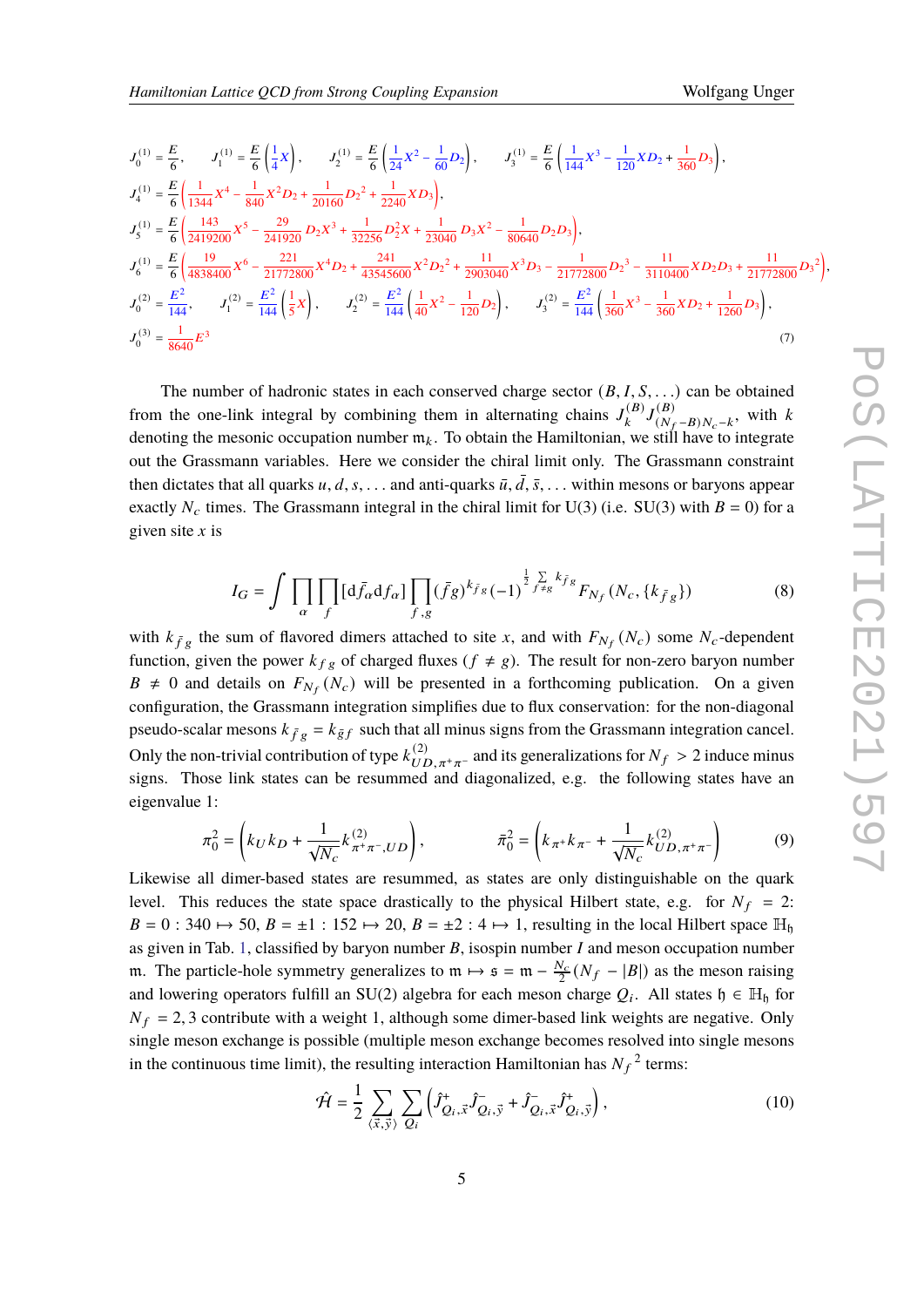<span id="page-5-0"></span>

| B                | I                                                                         |              | $s = m - \frac{3}{2}(2 -  B )$ |                         |              |                |                         |                          |                |                |                |                         |                |              |                |
|------------------|---------------------------------------------------------------------------|--------------|--------------------------------|-------------------------|--------------|----------------|-------------------------|--------------------------|----------------|----------------|----------------|-------------------------|----------------|--------------|----------------|
|                  |                                                                           | $-3$         | $\frac{5}{2}$                  | -2                      | $rac{3}{2}$  | $-1$           | $\frac{1}{2}$           | $\boldsymbol{0}$         | $+\frac{1}{2}$ | $+1$           | $+\frac{3}{2}$ | $+2$                    | $+\frac{5}{2}$ | $+3$         |                |
| $-2$             | $\boldsymbol{0}$                                                          |              |                                |                         |              |                |                         | $\mathbf{1}$             |                |                |                |                         |                |              | $\mathbf{1}$   |
| $-1$             | $\frac{-\frac{3}{2}}{-\frac{1}{2}}$<br>+ $\frac{1}{2}$<br>+ $\frac{3}{2}$ |              |                                |                         | $\mathbf{1}$ |                | $\mathbf{1}$            |                          | $\mathbf{1}$   |                | $\mathbf 1$    |                         |                |              | $\overline{4}$ |
| $-1$             |                                                                           |              |                                |                         | $\mathbf{1}$ |                | $\overline{\mathbf{c}}$ |                          | $\overline{2}$ |                | $\mathbf{1}$   |                         |                |              | 6              |
| $^{\rm -1}$      |                                                                           |              |                                |                         | $\mathbf{1}$ |                | $\overline{c}$          |                          | $\overline{c}$ |                | $\mathbf{1}$   |                         |                |              | 6              |
| $-1$             |                                                                           |              |                                |                         | $\mathbf 1$  |                | $\mathbf{1}$            |                          | $\mathbf{1}$   |                | $\mathbf 1$    |                         |                |              | $\overline{4}$ |
| $\boldsymbol{0}$ | $-3$                                                                      |              |                                |                         |              |                |                         | $\mathbf{1}$             |                |                |                |                         |                |              | $\mathbf{1}$   |
| $\boldsymbol{0}$ | $-2$                                                                      |              |                                |                         |              | $\mathbf{1}$   |                         | $\overline{\mathbf{c}}$  |                | 1              |                |                         |                |              | $\overline{4}$ |
| $\boldsymbol{0}$ | $-1$                                                                      |              |                                | $\mathbf{1}$            |              | $\overline{2}$ |                         | $\overline{\mathcal{L}}$ |                | $\overline{c}$ |                | $\mathbf{1}$            |                |              | 10             |
| $\boldsymbol{0}$ | $\boldsymbol{0}$                                                          | $\mathbf{1}$ |                                | $\overline{\mathbf{c}}$ |              | $\overline{4}$ |                         | 6                        |                | 4              |                | $\overline{\mathbf{c}}$ |                | 1            | 20             |
| $\boldsymbol{0}$ | $-1$                                                                      |              |                                | $\mathbf{1}$            |              | $\overline{c}$ |                         | $\overline{4}$           |                | $\overline{c}$ |                | $\mathbf{1}$            |                |              | 10             |
| $\boldsymbol{0}$ | $-2$                                                                      |              |                                |                         |              | $\mathbf{1}$   |                         | $\overline{c}$           |                | $\mathbf{1}$   |                |                         |                |              | $\overline{4}$ |
| $\boldsymbol{0}$ | $-3$                                                                      |              |                                |                         |              |                |                         | $\mathbf{1}$             |                |                |                |                         |                |              | $\mathbf{1}$   |
| $\,1$            |                                                                           |              |                                |                         | $\mathbf{1}$ |                | $\mathbf{1}$            |                          | $\mathbf{1}$   |                | $\mathbf{1}$   |                         |                |              | $\overline{4}$ |
| $\mathbf{1}$     |                                                                           |              |                                |                         | $\mathbf{1}$ |                | $\overline{\mathbf{c}}$ |                          | $\overline{2}$ |                | $\mathbf{1}$   |                         |                |              | 6              |
| $\mathbf{1}$     | $\frac{-\frac{3}{2}}{-\frac{1}{2}}$<br>+ $\frac{1}{2}$<br>+ $\frac{3}{2}$ |              |                                |                         | $\mathbf{1}$ |                | $\overline{c}$          |                          | $\overline{c}$ |                | $\mathbf 1$    |                         |                |              | 6              |
| $\mathbf{1}$     |                                                                           |              |                                |                         | $\mathbf 1$  |                | $\mathbf{1}$            |                          | $\mathbf{1}$   |                | $\mathbf 1$    |                         |                |              | $\overline{4}$ |
| $\overline{c}$   | $\boldsymbol{0}$                                                          |              |                                |                         |              |                |                         | $\mathbf{1}$             |                |                |                |                         |                |              | $\mathbf{1}$   |
| Σ                |                                                                           | $\mathbf{1}$ | 0                              | 4                       | 8            | $10\,$         | 12                      | 22                       | 12             | 10             | 8              | 4                       | $\mathbf{0}$   | $\mathbf{1}$ | 92             |

**Table 1:** All 92 possible quantum states for the  $N_f = 2$  Hamiltonian formulation with SU(3) gauge group. The number of states are given for the sectors specified baryon number  $B$  and isospin number  $I$ , and symmetrized meson occupation number  $\mathfrak{s} = \mathfrak{m} - \frac{N_c}{2}$  $\frac{N_c}{2}(N_f - |B|)$ . Note the mesonic particle-hole symmetry  $s \leftrightarrow -s$  which corresponds to the shift symmetry by  $a_{\tau}$ .

e.g. for  $N_f = 2$ :  $Q_i \in {\pi^+, \pi^-, \pi_U, \pi_D}$  and for  $N_f = 3$ :  $Q_i \in {\pi^+, \pi^-, K^+, K^-, K_0, \bar{K_0}, \pi_U, \pi_D, \pi_S}$ . For the transition  $\mathfrak{h}_1 \mapsto \mathfrak{h}_2$ , the matrix elements  $\langle \mathfrak{h}_1 | Q_i | \mathfrak{h}_2 \rangle$  of  $\hat{J}_{Q_i}^{\pm}$  are determined from Grassmann integration and a square root per participating link weight (in, hopping, out); only those matrix elements are non-zero which are consistent with current conservation for all  $Q_i$ . Some matrix elements are negative, but in the combination of a closed charged meson loop the total weight remains positive. Some examples for  $N_f = 2$  are:

$$
\langle \pi^+, \pi^- | \pi^+ | \pi_U, \pi_D \pi^- \rangle = \frac{\sqrt{3}}{2}, \qquad \langle \pi_U, \pi^- | \pi^+ | \pi_U, 2\pi^- \rangle = \frac{\sqrt{6}}{3},
$$
  

$$
\langle B_{uud} | \pi^+ | B_{uud}, \pi_U, \pi_D \rangle = \frac{2}{\sqrt{5}}, \qquad \langle B_{uud} \pi^+ | \pi^+ | B_{uud}, \pi_D \rangle = -\frac{\sqrt{3}}{6} \qquad (11)
$$

There are 130 non-zero matrix elements for  $B = 0$  and 40 matrix elements for  $B = \pm 1$ . The  $B = \pm 2$ states do not allow for pion exchange. Only after contraction of the matrix elements the resummation is carried out for the internal hadronic states, resulting in positive weights. An important application of the  $N_f = 2$  partition function is to determine the QCD phase diagram with both finite baryon and isospin chemical potential [\[13,](#page-7-12) [14\]](#page-7-13). Our formulation is still sign-problem free in the continuous time limit. As we have not yet performed dynamical simulations, we can only obtain analytic results in a high temperature expansion of the partition sum  $Z$ , which is an expansion around the static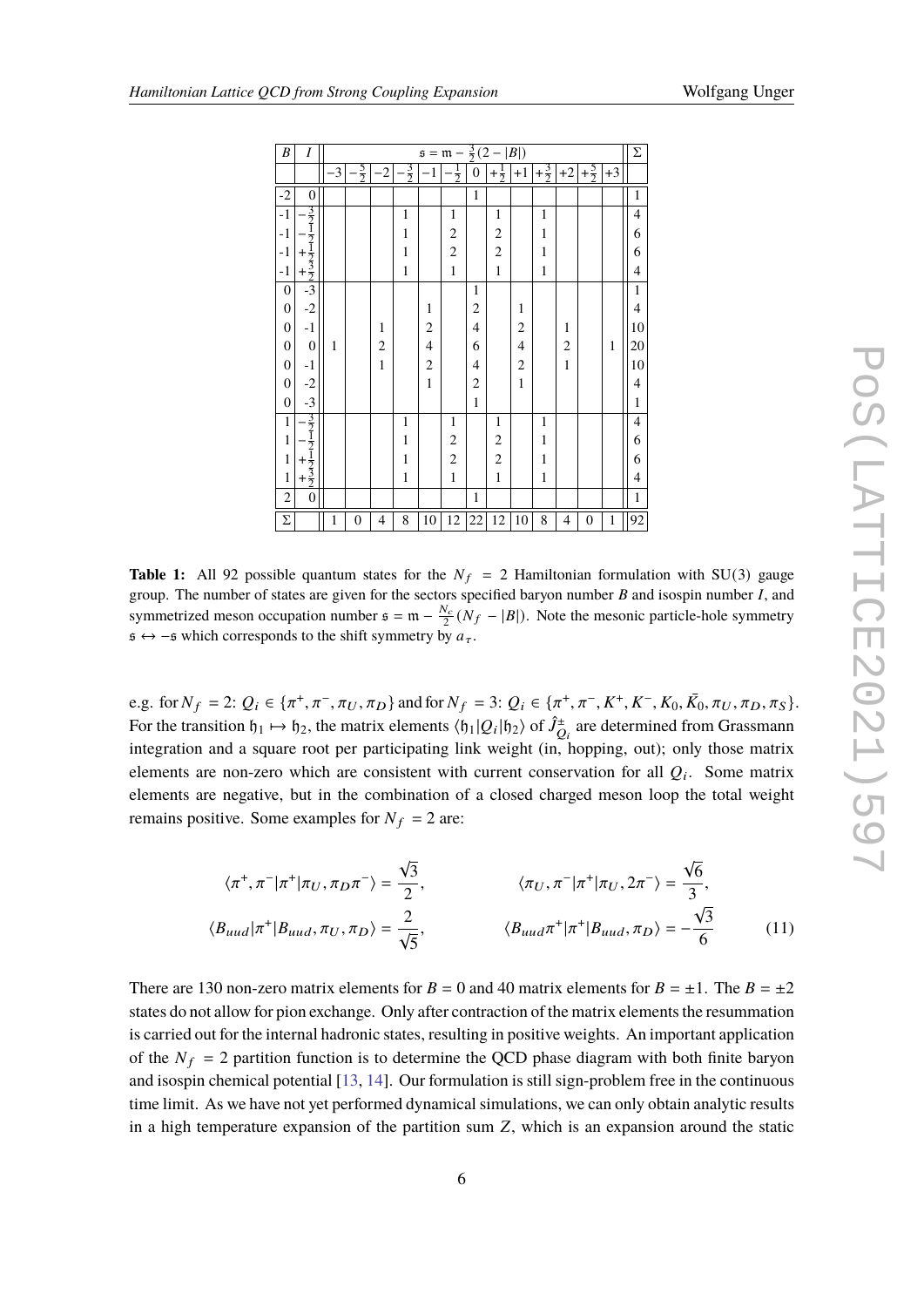limit

$$
Z\left(\frac{\mu_B}{T}, \frac{\mu_I}{T}\right) = 2\cosh\frac{3\mu_I}{T} + 8\cosh\frac{2\mu_I}{T} + 20\cosh\frac{\mu_I}{T} + 20
$$
  
+ 
$$
2\cosh\frac{\mu_B}{T}\left(8\cosh\frac{\frac{3}{2}\mu_I}{T} + 12\cosh\frac{\frac{1}{2}\mu_I}{T}\right) + 2\cosh\frac{2\mu_B}{T}.
$$
 (12)

in the number of spatial meson. This will be presented in a forthcoming publication.

#### **3.** Leading order gauge corrections to the Hamiltonian formulation for  $N_f = 1$

The QCD Partition can be expanded via the strong coupling expansion in  $\beta$ :

$$
Z_{QCD} = \int d\psi d\bar{\psi} dU e^{S_G + S_F} = \int d\psi d\bar{\psi} Z_F \langle e^{S_G} \rangle_{Z_F},
$$
  

$$
\langle e^{S_G} \rangle_{Z_F} \simeq 1 + \langle S_G \rangle_{Z_F} + O(\beta^2) = 1 + \frac{\beta}{2N_c} \sum_P \langle \text{tr}[U_P + U_P^{\dagger}] \rangle_{Z_F} + O(\beta^2)
$$
(13)

Additional color singlet link states are due to plaquette excitations. For discrete time lattices, the dual formulation has been extended beyond  $O(\beta)$  in terms of a tensor network [\[8\]](#page-7-7). Here we want to consider the leading order gauge corrections in a Hamiltonian formulation. On anisotropic lattices, the anisotropy  $\xi = \frac{a_s}{a_t}$  $\frac{a_s}{a_t}$  is a function of two bare anisotropies  $\gamma_F$  and  $\gamma_G = \sqrt{\frac{\beta_t}{\beta_s}}$  $\frac{\beta_t}{\beta_s}$ , i.e  $\xi = \xi(\gamma_F, \gamma_G, \beta)$ . However, in the continuous time limit  $a_t \to 0$  ( $\xi \to \infty$ ) and for small  $\beta$ , spatial plaquettes are suppressed over temporal plaquettes by  $(\gamma_G \gamma_F)^{-2}$ , hence only temporal plaquettes need to be considered. They are of the same order as meson exchange, hence the  $O(\beta)$  weights will contribute to the corresponding operators  $\hat{J}^\pm$ . Note that  $\hat{J}^\pm$  still has block-diagonal structure, but they will also allows to couple to baryons. Fig. [1](#page-6-0) shows the relevant weights as computed in [\[8\]](#page-7-7).

<span id="page-6-0"></span>

**Figure 1:** Tensors and their weights of  $O(B)$  that can be incorporated into the Hamiltonian formulation. Blue: dimers, red: baryon flux, green: plaquette flux due to gauge corrections.

#### **4. Summary and Outlook**

We have presented two extensions to the Hamiltonian formulation of lattice QCD: (1) generalization from  $N_f = 1$  to  $N_f > 1$  in the strong coupling limit, (2)  $O(\beta)$  gauge corrections for  $N_f = 1$ .